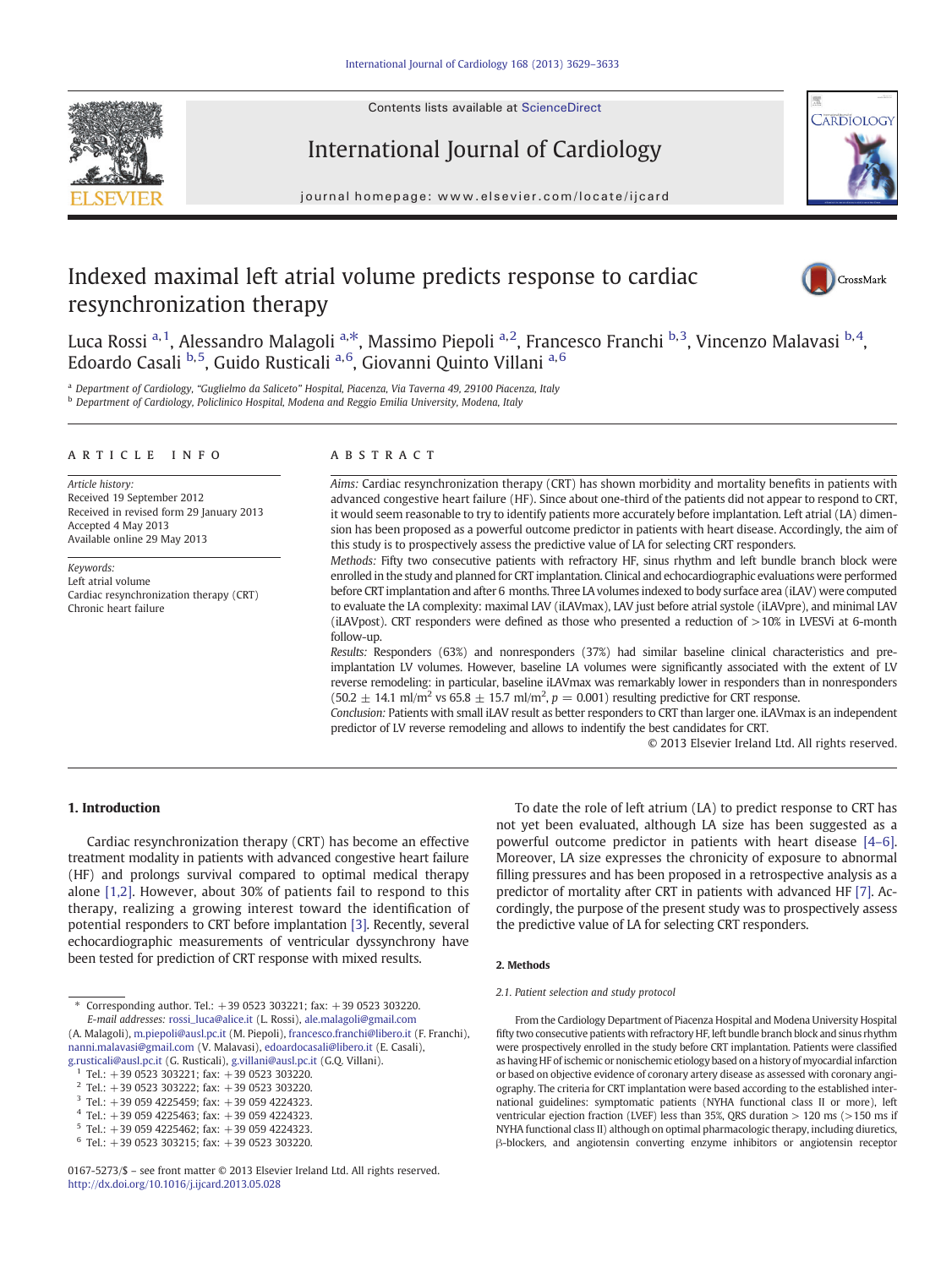blockers for at least 30 days prior to enrollment in the study. Exclusion criteria were symptomatic bradyarrhythmias, previous history of atrial arrhythmias, pregnancy, myocardial infarction or coronary intervention within 3 months of enrollment, or a significant comorbid illness defined as severe obstructive pulmonary disease requiring chronic supplementation of oxygen, severe renal failure (creatinine clearance  $\leq 30$  ml/min). malignancy, or medically refractory anginal symptoms.

Patients meeting inclusion criteria underwent a baseline evaluation prior to CRT that included NYHA functional classification, quality-of-life (QOL) assessment with the Minnesota Living with Heart Failure Questionnaire and resting two-dimensional Doppler echocardiographic study. At 6-month follow-up the same echocardiographic and clinical parameters were reassessed. The study complies with the Declaration of Helsinki, the study protocol was approved by the regional ethics committee of our institutions, and informed consent was obtained from each patient.

#### 2.2. Device implantation

All fifty two patients underwent successful implantation of a biventricular device. The LV pacing lead was inserted by a transvenous approach through the coronary sinus to target lateral or posterolateral cardiac vein; in one patient the target vein was unavailable, so anterior vein was used. One day after implantation, the LV lead position was assessed from a chest X-ray using the lateral views. The right atrial and ventricular leads were positioned conventionally in right atrial appendage and in right ventricular apex respectively. Choices of CRT devices included biventricular defibrillators in 42 patients (Concerto II from Medtronic Inc.; Contak Renewal 4 from Boston scientific; Atlas II HF from St. Jude Medicals) and biventricular pacemakers in 10 patients (InSync III from Medtronic Inc.; Contak Renewal TR2 from Boston scientific; Frontier II from St. Jude Medicals). No AVD dynamic mode was set and no AV delay optimization guided by echocardiography was performed after device implantation.

#### 2.3. Echocardiography

Transthoracic echocardiography was performed with the subjects at rest in the left lateral position with commercially available ultrasound equipment (Vivid 7, General Electric and Acuson Sequoia c512, Siemens Medical). Images were obtained using a 3.5-MHz transducer, at a depth of 16 cm in the parasternal and apical views (standard long-axis, two-chamber and four-chamber images) and measurements were performed after a 10-minute run-in period for stabilization and equilibration.

#### 2.3.1. LV and mitral valve evaluation

The LV volumes and the LVEF were calculated from the apical two- and four-chamber images using the biplane Simpson's rule. Values were indexed to body surface area calculated using the Du Bois and Du Bois Formula [\[8\].](#page-4-0) LV reverse remodeling was computed as LV end-systolic volume (LVESVi) change between baseline and 6-month follow-up values (ΔLVESVi). Inter-ventricular mechanical delay (IVMD) was calculated as the absolute difference in the LV and right ventricular pre-ejection times, with ≥40 ms IVMD regarded as a significant delay. LV dyssynchrony was assessed by septal-to-lateral delay (Ts-LS) defined as described previously [\[9\]](#page-4-0). The ratio between peak early  $(E)$  and late  $(A)$  diastolic LV filling velocities was used as standard indices of LV diastolic function [\[10\]](#page-4-0). LV longitudinal function was explored by pulsed Tissue Doppler imaging, placing the sample volume at the level of mitral septal annulus from the apical fourchamber view [\[11\].](#page-4-0) Mean peak early diastolic (E') annular velocities were measured for 3 consecutive beats and averaged. Mean E/E′ ratio was also calculated as load-independent marker of ventricular diastolic relaxation [\[12\].](#page-4-0) Mitral regurgitation (MR) severity was graded according to the current guidelines [\[13\].](#page-4-0) LV responders to CRT were defined as those patients who presented a reduction of  $>10\%$  in LVESVi at 6-month follow-up, whereas those with a lesser degree of reduction of 10% were defined as nonresponders [\[14\]](#page-4-0).

#### 2.3.2. LA evaluation

Anteroposterior LA diameter (iLAd) was assessed by M-mode scan in parasternal long axis view. LA volumes and LA emptying fraction were calculated from the apical two- and four-chamber images using the biplane Simpson's rule and were indexed to body surface area [\[8\]](#page-4-0).

In order to evaluate the complexity of LA function we specified three atrial phases. The first is the reservoir phase: during ventricular systole and isovolumic relaxation blood arrive into LA from pulmonary venous return; in this phase LA stores energy in the form of pressure. The second is the passive phase: after mitral valve opening, in the early phase of ventricular diastole, the LA transfers blood into the LV because of pressure gradient, so blood flows passively from the pulmonary veins into the left ventricle. Finally in the contractile phase the LA systole serves to augment the LV stroke volume.

The following left atrial volume (LAV) parameters were recorded in order to completely describe the LA contribution:

- Maximal LAV at ventricular end-systole where LA size is maximal (iLAVmax),
- LAV just before atrial systole (iLAVpre),
- Minimal LAV after atrial systole (iLAVpost).

Moreover, left atrial emptying fractions (LAEF) were derived from LA volumes and calculated as follows:

- Total LA emptying volume (LAEFtot): [(iLAVmax − iLAVpost) / iLAVmax] × 100,
- LA passive emptying volume (LAEFpas): [(iLAVmax − iLAVpre) / iLAVmax] × 100,
- LA active emptying volume (LAEFcon): [(iLAVpre − iLAVpost) / iLAVpre] × 100.

#### 2.4. Statistical analysis

Statistical analysis was conducted using Package for Social Sciences version 17.0 for Windows (SPSS Inc., Chicago, IL, USA) and Medcalc 7.3. Comparison of the continuous parametric variables between baseline and 6-month follow-up was performed using a paired sample t test or the  $\chi^2$  test for the ordinal variables. Unpaired t test was used to compare the echocardiographic parameters between responders and nonresponders. Logistic regression analysis was used to identify univariate and multivariable predictors of CRT response. For the univariable models,  $p$ -value  $\leq 0.10$  was considered significant and the corresponding variable was included in the multivariable model. The odds ratio (OR) and 95% confidence interval (CI) are shown. All parametric data were expressed as mean  $\pm$  SD. A p-value < 0.05 was considered statistically significant.

#### 3. Results

#### 3.1. Repeatability and reproducibility of measurements

Reproducibility of our laboratories has been published previously [\[15\].](#page-4-0) Briefly, for iLAV max assessment intra-observer variability was  $4.8 \pm 1.6\%$ and inter-observer was  $6.7 \pm 3.2$ %; for LVEDVi, intra-observer variability was 5.7  $\pm$  4.4% and inter-observer was 8.3  $\pm$  4.6% both indicating outstanding reliability.

# 3.2. Study population

Baseline characteristics of the overall population are presented in Table 1. Ischemic heart disease was present in 44% of patients; 46% of patients were in NYHA class II, 50% in class III and 4% in class IV. Almost all patients were treated with a beta-blocker (92%) and with ACEinhibitor or ARB (97%), 79% of patients had a diuretics. All patients had severe LV dilation and eleven patients (21%) presented severe MR.

# 3.3. Clinical and echocardiographic improvement after CRT

At 6-month follow-up, there was an improvement of clinical status for the overall population, namely NYHA functional class and Minnesota Living With Heart Failure QOL score. CRT resulted in a significant LA (mean iLAV max from 55  $\pm$  16.4 ml/m<sup>2</sup> to 50.3  $\pm$  19 ml/m<sup>2</sup>, p 0.006) and LV reverse remodeling (mean LVESVi from 94.7  $\pm$  52.1 ml/m<sup>2</sup> to 72.9  $\pm$  54.1 ml/m<sup>2</sup>, p < 0.001) leading to an increase in both systolic function. Moreover, a significant reduction of MR and QRS duration was observed [\(Table 2](#page-2-0)). Biventricular pacing percentage was accurately assessed through device counters' analysis performed at the 6-month visit: a percentage of biventricular pacing > 85% was observed in all patients and no atrial or ventricular arrhythmias were recorded. During follow-up no patient died or was hospitalized for worsening heart failure as well for device-related problems.

# Table 1

Demographic and baseline criteria ( $n = 52$ ).

| Age $(vrs)$<br>Gender (M/F)<br>Systemic hypertension<br>Diabetes mellitus |                     | $67.1 + 10.2$<br>38/14<br>15 (29%)<br>14 (27%) |
|---------------------------------------------------------------------------|---------------------|------------------------------------------------|
| GFR (ml/min/1.73 m <sup>2</sup> )                                         |                     | $68 + 21$                                      |
| PR interval (ms)                                                          |                     | $202 + 30$                                     |
| Ischemic etiology                                                         |                     | 23 (44%)                                       |
| NYHA functional class:                                                    |                     |                                                |
|                                                                           | Н                   | 24 (46%)                                       |
|                                                                           | Ш                   | 26 (50%)                                       |
|                                                                           | IV                  | 2(4%)                                          |
| Medications:                                                              |                     |                                                |
|                                                                           | Beta-blockers       | 48 (92%)                                       |
|                                                                           | ACE inhibitors/ARBs | 50 (97%)                                       |
|                                                                           | Diuretics           | 41 (79%)                                       |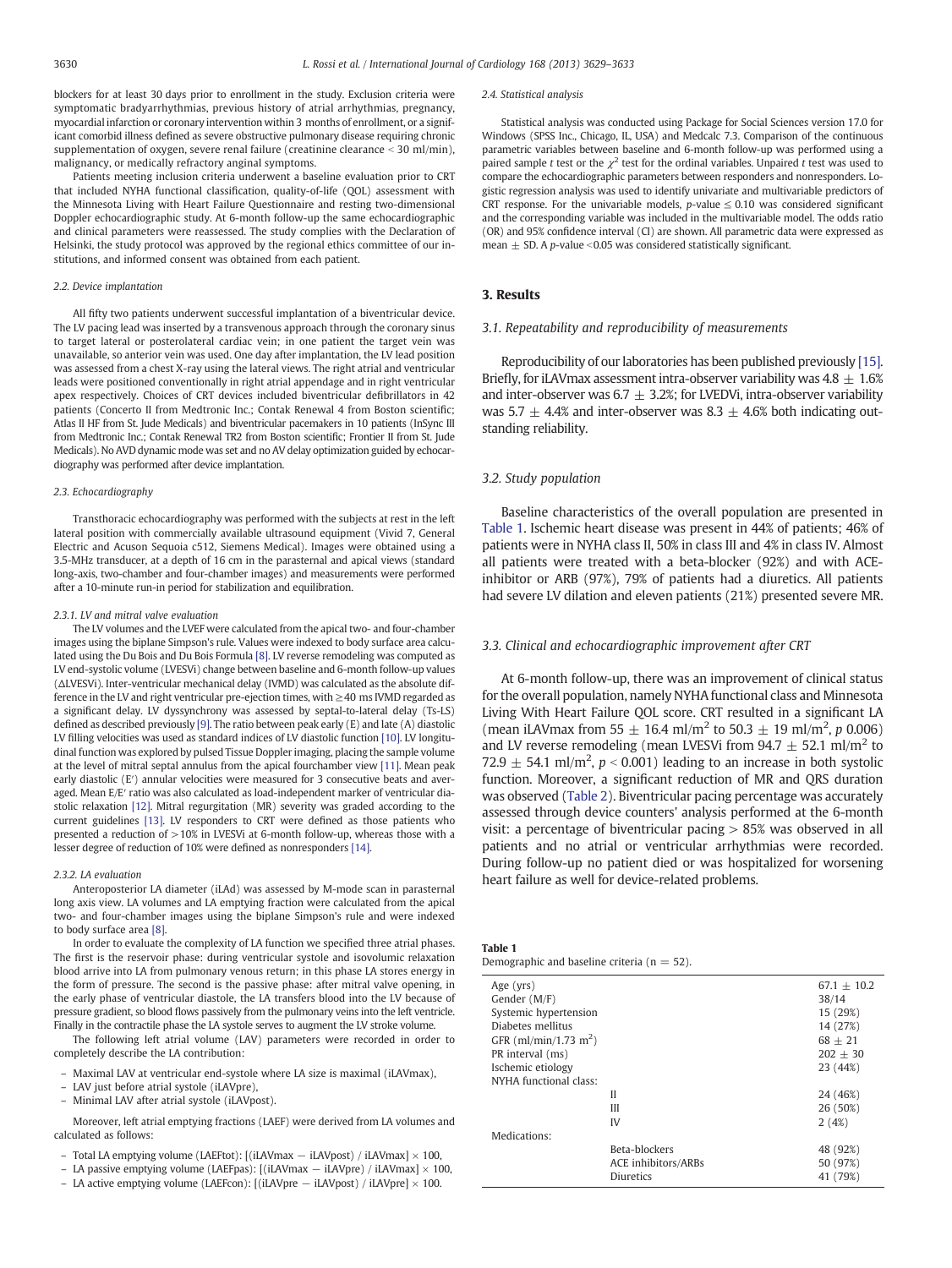#### <span id="page-2-0"></span>Table 2

Clinical status and echocardiographic parameters at baseline and 6-month follow-up.

|                               | All patients $(n = 52)$<br>baseline | All patients ( $n = 52$ )<br>6-month follow-up | <i>p</i> value |
|-------------------------------|-------------------------------------|------------------------------------------------|----------------|
| QRS interval (ms)             | $166 \pm 20$                        | $137 + 22$                                     | < 0.001        |
| NYHA functional class         | $2.6 + 0.6$                         | $1.9 + 0.6$                                    | < 0.001        |
| Ool score                     | $36 + 17$                           | $21 + 16$                                      | < 0.001        |
| LVEDVi $\frac{m}{m^2}$        | $121.7 + 53.5$                      | $103.6 + 61.8$                                 | < 0.001        |
| LVESVi $\frac{m}{m^2}$        | $94.7 \pm 52.1$                     | $72.9 \pm 54.1$                                | < 0.001        |
| LVEF $(X)$                    | $22.2 \pm 9.3$                      | $29.6 \pm 10.1$                                | < 0.001        |
| Mitral regurgitation:         |                                     |                                                |                |
| EROA $(mm2)$                  | $27 + 3$                            | $15 + 3$                                       | < 0.001        |
| R Vol (ml)                    | $42 \pm 4$                          | $22 \pm 3$                                     | < 0.001        |
| E/A                           | $1.46 + 0.32$                       | $1.02 + 0.24$                                  | 0.01           |
| E/E'                          | $21 + 5$                            | $15 + 8$                                       | < 0.001        |
| iLA diameter $\frac{mm}{m^2}$ | $34.8 + 4.1$                        | $34.2 + 3.9$                                   | 0.34           |
| iLAV $\text{max}(ml/m^2)$     | $55.8 \pm 16.4$                     | $50.3 \pm 19$                                  | 0.006          |
| iLAVpre $\rm (ml/m^2)$        | $47 + 15.2$                         | $41.4 + 17.4$                                  | 0.003          |
| iLAVpost $\frac{m}{m^2}$      | $38.7 + 15.3$                       | $30.3 + 18$                                    | < 0.001        |
| LAEFtot (%)                   | $31.9 + 13.7$                       | $42.8 + 16$                                    | < 0.001        |
| LAEFpas $(\%)$                | $15.8 \pm 9.2$                      | $18.3 \pm 10.4$                                | 0.17           |
| LAEFcon (%)                   | $19.1 \pm 13.1$                     | $29.5 \pm 18.4$                                | 0.001          |

 $EROA = effective$  regurgitant orifice area; R Vol = regurgitant volume.

# 3.4. Responders and nonresponders to CRT

At 6-month follow-up, thirty three (63%) patients showed a reduction of >10% in LVESVi (mean reduction:  $-28.5 \pm 33.7$  ml/m<sup>2</sup>) and were therefore classified as responders to CRT; nineteen (37%) patients had a reduction of  $\leq$ 10% in LVESVi and were therefore classified as nonresponders to CRT. At baseline, clinical characteristics as well as LV volumes were similar between responders and nonresponders (Table 3). However, baseline LAV measurements were significantly associated with the extent of LV reverse remodeling (Table 3): CRT responders displayed a significantly lower baseline iLAVmax, iLAVpre and iLAVpost compared to CRT nonresponders. Baseline LAEFtot and LAEFcon in the responders were greater, although not statistically significant. However, baseline LAEFpas and baseline LA diameter were similar between responders and nonresponders.

Finally, the prevalence of baseline echocardiography dyssynchrony was higher in the responders, although this difference was not statistically significant.

#### Table 3

Baseline characteristics of responders vs nonresponders to CRT.

|                                       | Responders       | Nonresponders    | <i>p</i> value |
|---------------------------------------|------------------|------------------|----------------|
|                                       | $(n = 33)$       | $(n = 19)$       |                |
| Age (yrs)                             | $67.6 + 11.4$    | $66.5 + 10.2$    | 0.54           |
| QRS interval (ms)                     | $169 \pm 19$     | $162 \pm 21$     | 0.26           |
| NYHA functional class                 | $2.63 \pm 0.6$   | $2.59 \pm 0.6$   | 0.81           |
| Ool score                             | $36 \pm 19$      | $37 \pm 18$      | 0.84           |
| LVEDVi $\rm (ml/m^2)$                 | $115.3 \pm 47.2$ | $135.8 \pm 47.3$ | 0.19           |
| LVESVi $\frac{m}{m^2}$                | $90 + 42$        | $103.9 + 64.6$   | 0.43           |
| LVEF $(%)$                            | $22.3 \pm 9.3$   | $25.8 \pm 9.3$   | 0.22           |
| $IVMD$ (ms)                           | $52 \pm 34$      | $43 + 31$        | 0.08           |
| $Ts-LS$ (ms)                          | $49 \pm 37$      | $42 \pm 42$      | 0.12           |
| Mitral regurgitation                  |                  |                  |                |
| $EROA$ (mm <sup>2</sup> )             | $26 \pm 2$       | $29 \pm 3$       | 0.45           |
| R Vol (ml)                            | $41 \pm 4$       | $43 \pm 5$       | 0.65           |
| E/A                                   | $1.44 \pm 0.29$  | $1.46 + 0.24$    | 0.48           |
| E/E'                                  | $20 + 6$         | $21 \pm 8$       | 0.72           |
| iLA diameter $\frac{mm}{m^2}$         | $34.3 + 4.3$     | $35.3 + 4.3$     | 0.43           |
| iLAV $\text{max}$ ( $\text{ml/m}^2$ ) | $50.2 \pm 14.1$  | $65.8 \pm 15.7$  | 0.001          |
| iLAVpre $\rm (ml/m^2)$                | $42.5 \pm 13.4$  | $55.1 \pm 15.1$  | 0.005          |
| iLAVpost $\rm (ml/m^2)$               | $34.1 \pm 13.8$  | $46.8 \pm 14.9$  | 0.005          |
| LAEFtot (%)                           | $33.9 \pm 12.6$  | $28.4 \pm 15.3$  | 0.19           |
| LAEFpas (%)                           | $15.7 \pm 8.2$   | $16.1 \pm 11.1$  | 0.9            |
| LAEFcon (%)                           | $21.6 \pm 12.7$  | $14.8 \pm 12.9$  | 0.09           |

 $I VMD = Inter-ventricular mechanical delay; Ts-LS = time delay between time-to-peak$ systolic velocities at the LV basal lateral and septal segments.

 $EROA =$  effective regurgitant orifice area: R Vol  $=$  regurgitant volume.

# 3.5. Left atrial volumes as predictors of CRT response

Differences between baseline LA volumes suggested their predictive role for CRT response. Moreover, a linear correlation was found between baseline LA volumes and LV reverse remodeling. In particular, iLAVmax showed the best relationship for LVESVi reduction ([Fig. 1\)](#page-3-0). A similar correlation resulted for LAEFtot and LAEFcon; conversely, no correlation was found between baseline iLAd and LAEFpas for LVESVi reduction. Univariate regression analysis confirmed these results: IVMD, Ts-LS, QRS interval and smaller LA volumes were found to be predictors of CRT response ([Table 4\)](#page-3-0). Variables in the univariate analysis with  $p \leq 0.10$  were included in the multivariable model. iLAV max resulted the only parameter significantly and independently predictive for CRT response ( $p = 0.007$ ).

To further investigate the ability of iLAVmax to predict LV reverse remodeling, receiving operating characteristic (ROC) curve analysis was performed ([Fig. 2](#page-3-0)). The areas under the curve (AUC) for the ROC curve with iLAVmax used to predict LV reverse remodeling was 0.767 (95% CI, 0.618–0.916;  $p < 0.01$ ). Optimal sensitivity and specificity were obtained at a cutoff level of 58 ml/m<sup>2</sup> (71% and 74% respectively). An iLAVmax value of 50 ml/m<sup>2</sup> was 88% sensitive as predictor of CRT response, although specificity decreased to 57%.

# 4. Discussion

In patients with HF and prolonged QRS duration, CRT provides clinical benefits and improvement of LV systolic function as a result of LV reverse remodeling [\[16](#page-4-0)–18]. Thus, there is a strong clinical mandate for the use of CRT in eligible patients that is supported by international practice guidelines [\[19\]](#page-4-0). Although most treated patients show a benefit from CRT, nonresponders of this therapy have been consistently observed in about one-third of patients [\[1\]](#page-4-0).

Recently, several echocardiographic measurements of mechanical dyssynchrony have been proposed to identify responders to CRT before device implantation. However, the Predictors of Response to CRT (PROSPECT) trial reported that no single echocardiographic measurement of dyssynchrony can be recommended to improve patient selection for CRT [\[20\]](#page-4-0). Currently, we are looking for some pre-implantation clinical and echocardiographic parameters able to predict CRT response in order to optimize the decision making.

LA is an asymmetric thin-walled structure and its size may increase with pathological LV filling pressure, providing a simple noninvasive assessment of the degree of LV diastolic dysfunction [21–[24\].](#page-4-0) Recent data suggest LA dilatation as a predictor of common cardiovascular outcomes such as atrial fibrillation, congestive HF, cardiovascular death and stroke [\[4](#page-4-0)–6]. Nevertheless, the impact of LA size in patients with CRT has not been fully evaluated. Shen et al. retrospectively showed the pre-implantation LA enlargement as a predictor of mortality, but failed to assess the LA predictive role for LV reverse remodeling after CRT implantation [\[7\].](#page-4-0) Accordingly, our study is the first to prospectively demonstrate the predictive role of LA volume for CRT response and we should conclude that more advanced is HF and larger is LA size, therefore response to CRT will be unlikely. Furthermore, we propose an iLAV max cutoff value of 58 ml/m<sup>2</sup> beyond that low probability of CRT response is expected. This iLAVmax cutoff value is similar to 59 ml/m<sup>2</sup> LAV index cutoff previously proposed by Shen et al.

Our study is the first to analyze the predictive role of several LA measurements for CRT response. LA dimension is usually measured at the ventricular end-systole from the parasternal long-axis view. However, it has been shown that LA antero-posterior diameter is an inaccurate representation of its size, because LA may not dilate equally along its three axes [\[25\]](#page-4-0). Recent data suggest that two-dimensionalderived LA volume provides a more accurate measure of LA true size. End-systolic LA volume from apical four-chamber view is the one routinely measured in clinical practice. Nevertheless, a comprehensive assessment of LA function as previously described is mandatory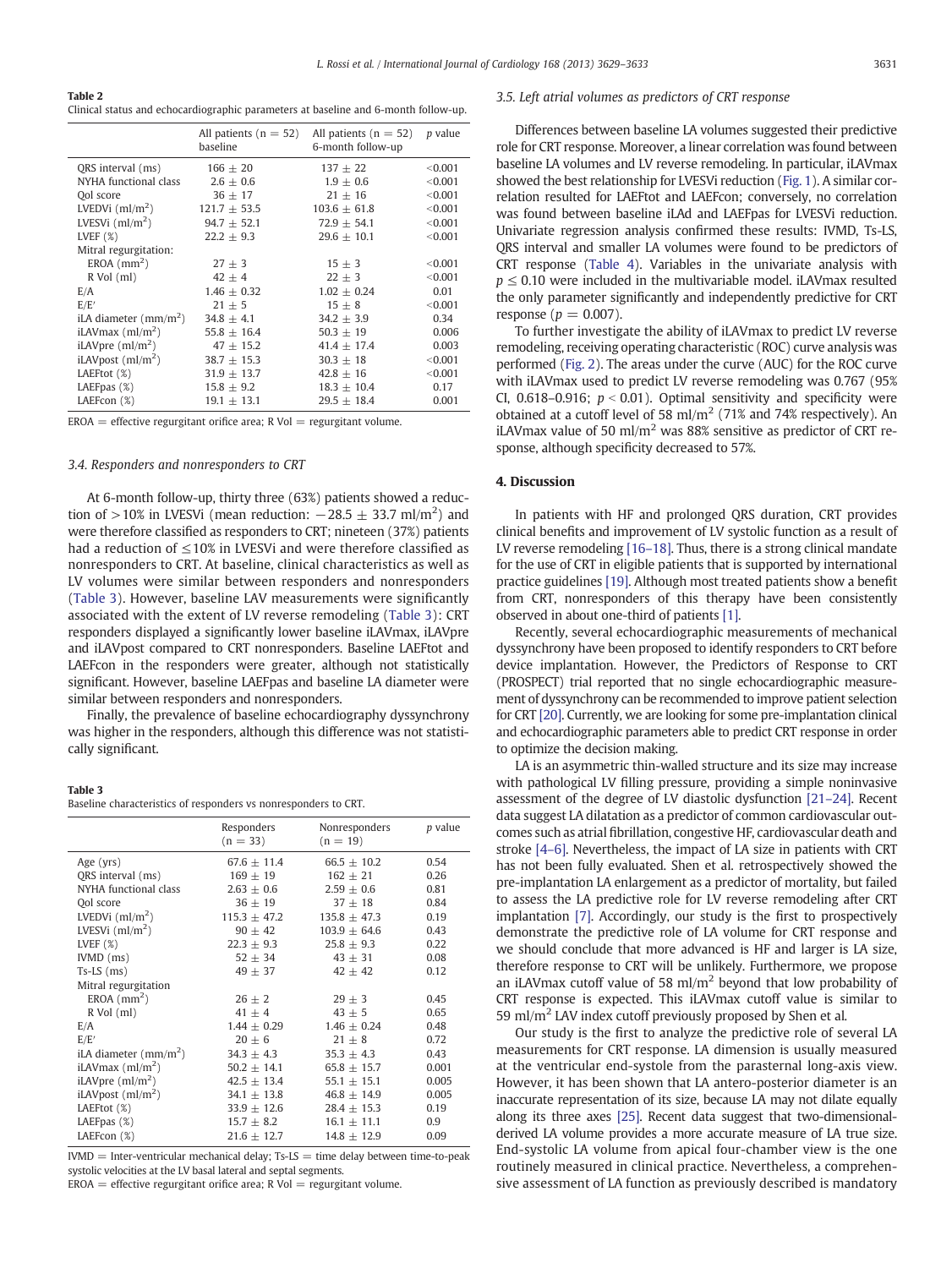<span id="page-3-0"></span>

Fig. 1. Linear correlation between baseline iLAVmax and LV reverse remodeling.

[26–[31\].](#page-4-0) Accordingly, we specified three LA phases: iLAVmax and LAEFtot represent the reservoir phase, iLAVpre and LAEFpas represent the conduit phase, iLAVpost and LAEFcon represent the contractile phase. We demonstrated the predictive role to CRT response for all LA volumes; the best linear correlation was found for iLAVmax, likely as expression of LV filling pressure over time. Indeed the contribution of LA phasic function to LV filling is dependent on LV diastolic properties: in the early diastolic dysfunction when abnormal relaxation occurs, the relative contribution of LA contractile function to LV filling increases, whereas the conduit function decreases. As LV filling pressure progressively increases, the LA volume increase to the limits of atrial preload

#### Table 4

Predictors of CRT response.

|                                         | <b>OR</b> | 95% CI        | <i>p</i> value |
|-----------------------------------------|-----------|---------------|----------------|
| Age (1-year increase)                   | 1.02      | $0.96 - 1.08$ | 0.54           |
| Sex (male)                              | 0.85      | $0.21 - 3.37$ | 0.81           |
| Ischemic etiology                       | 0.75      | $0.22 - 2.49$ | 0.64           |
| ORS interval (ms)                       | 1.12      | $1.03 - 1.20$ | 0.09           |
| NYHA functional class                   | 1.13      | $0.42 - 3.06$ | 0.8            |
| Ool score                               | 1.52      | $0.96 - 2.4$  | 0.34           |
| LVEDVi $(ml/m2)$                        | 0.99      | $0.98 - 1.00$ | 0.24           |
| LVESVi $\frac{m}{m^2}$                  | 0.99      | $0.98 - 1.01$ | 0.37           |
| LVEF $(X)$                              | 0.94      | $0.90 - 0.98$ | 0.46           |
| IVMD (ms)                               | 1.11      | $1.01 - 1.22$ | 0.08           |
| $Ts-LS$ (ms)                            | 1.06      | $1.02 - 1.10$ | 0.07           |
| Mitral regurgitation: EROA $\rm (mm^2)$ | 0.83      | $0.52 - 1.33$ | 0.44           |
| iLAd $\rm (mm/m^2)$                     | 1.17      | $0.25 - 5.54$ | 0.84           |
| iLAV $\text{max}(m/m^2)$                | 0.93      | $0.89 - 0.98$ | 0.004          |
| iLAVpre $\rm (ml/m^2)$                  | 0.94      | $0.90 - 0.99$ | 0.011          |
| iLAVpost $\rm (ml/m^2)$                 | 0.94      | $0.89 - 0.99$ | 0.011          |
| LAEFtot (%)                             | 1.03      | $0.98 - 1.08$ | 0.18           |
| LAEFpas $(\%)$                          | 0.99      | $0.93 - 1.06$ | 0.89           |
| LAEFcon (%)                             | 1.05      | $0.99 - 1.12$ | 0.11           |



reserve by the Frank–Starling mechanism. Conversely, LAEF is more representative of the intrinsic atrial function and so less connected to LV filling pressure, resulting worst related to CRT response.

**SF** 

**AUC** 

95% CI



Fig. 2. Receiver operating characteristic curve of iLAVmax values as predictors of LV reverse remodeling. AUC = area under the curve;  $SE =$  standard error;  $CI =$  confidence interval.